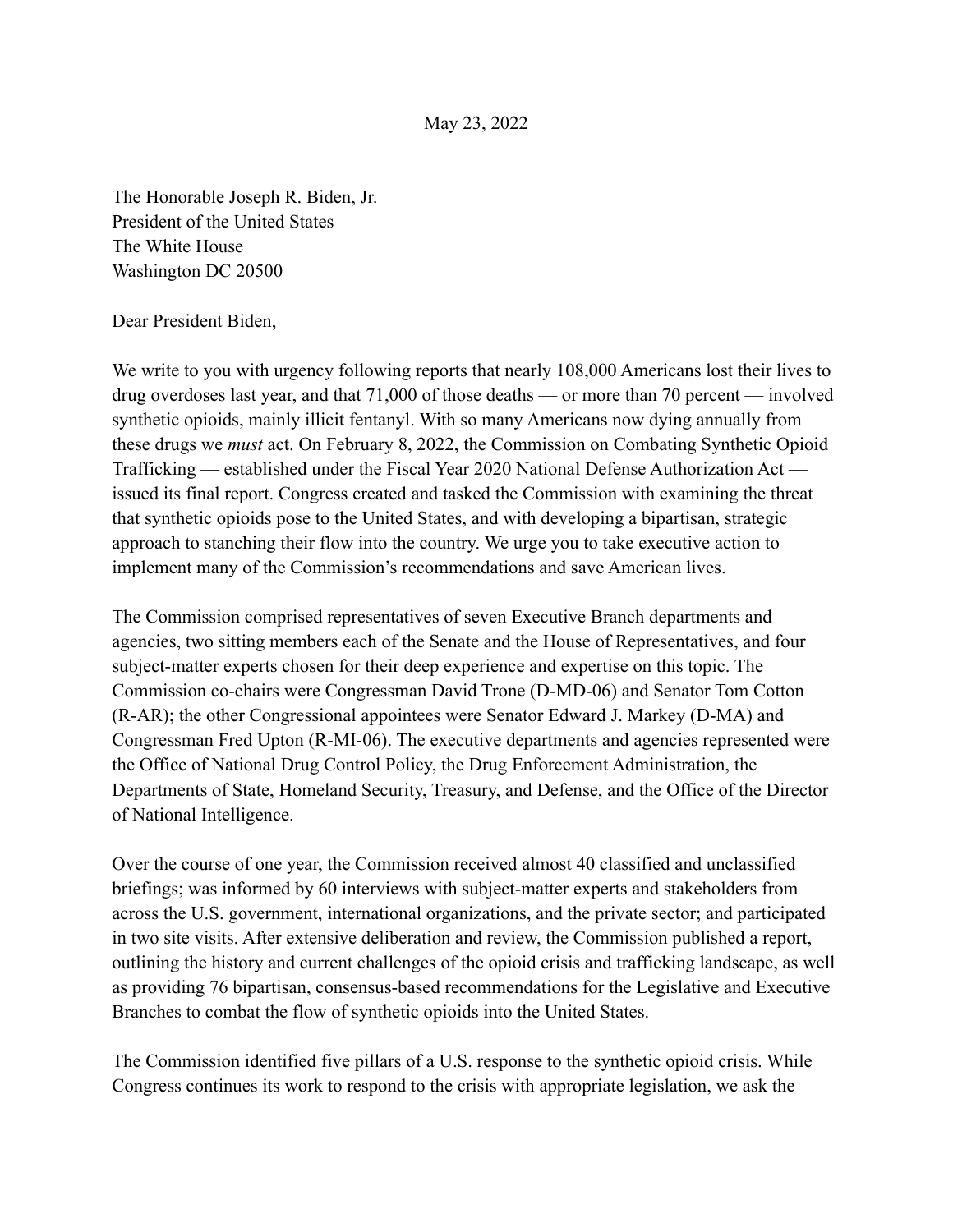The Honorable Joseph R. Biden, Jr. May 23, 2022 Page 2

Administration to carefully review our report and take executive action wherever possible to enact the Commission's recommendations from across all these pillars:

#### **Pillar 1: Policy coordination and implementation**

1.1. Increase coordination of U.S. authorities, fill critical appointments, and ensure proper levels of staffing.

1.2. Assess and update U.S. legislative and regulatory drug control frameworks.

# **Pillar 2: Supply reduction**

2.1. Enhance interdiction capabilities, especially in the mail and express consignment systems that facilitate trafficking of synthetic opioids.

2.2. Bolster capabilities and capacity of domestic law enforcement efforts to investigate illegal distribution of synthetic opioids.

2.3. Work with private-sector stakeholders to implement systems to prevent drug traffickers from acquiring chemicals used illegally to manufacture synthetic opioids.

2.4. Target distribution of synthetic opioids and related chemicals advertised online.

2.5. With the help of private entities, reduce online advertising and sales.

2.6. Intensify efforts to counter transnational criminal organizations' money laundering.

# **Pillar 3: Demand reduction and public health**

3.1. Support evidence-informed efforts to reduce substance misuse and progression to substance-use disorder.

3.2. Expand access to evidence-based treatment.

3.3. Enhance evidence-informed harm-reduction efforts.

3.4. Take efforts to promote recovery from substance-use disorder.

#### **Pillar 4: International cooperation**

4.1. Strengthen coordination with multilateral institutions to promote enhanced control and reporting of drugs and other chemicals.

4.2. Examine how the international drug control regime can be improved, expanded on, or otherwise supplemented.

4.3. Enhance efforts to ensure a collaborative U.S.–Mexico security and drug partnership by enhancing Mexican counternarcotic capabilities, strengthening institutions against corruption, and focusing greater resources on the illegal firearm trade.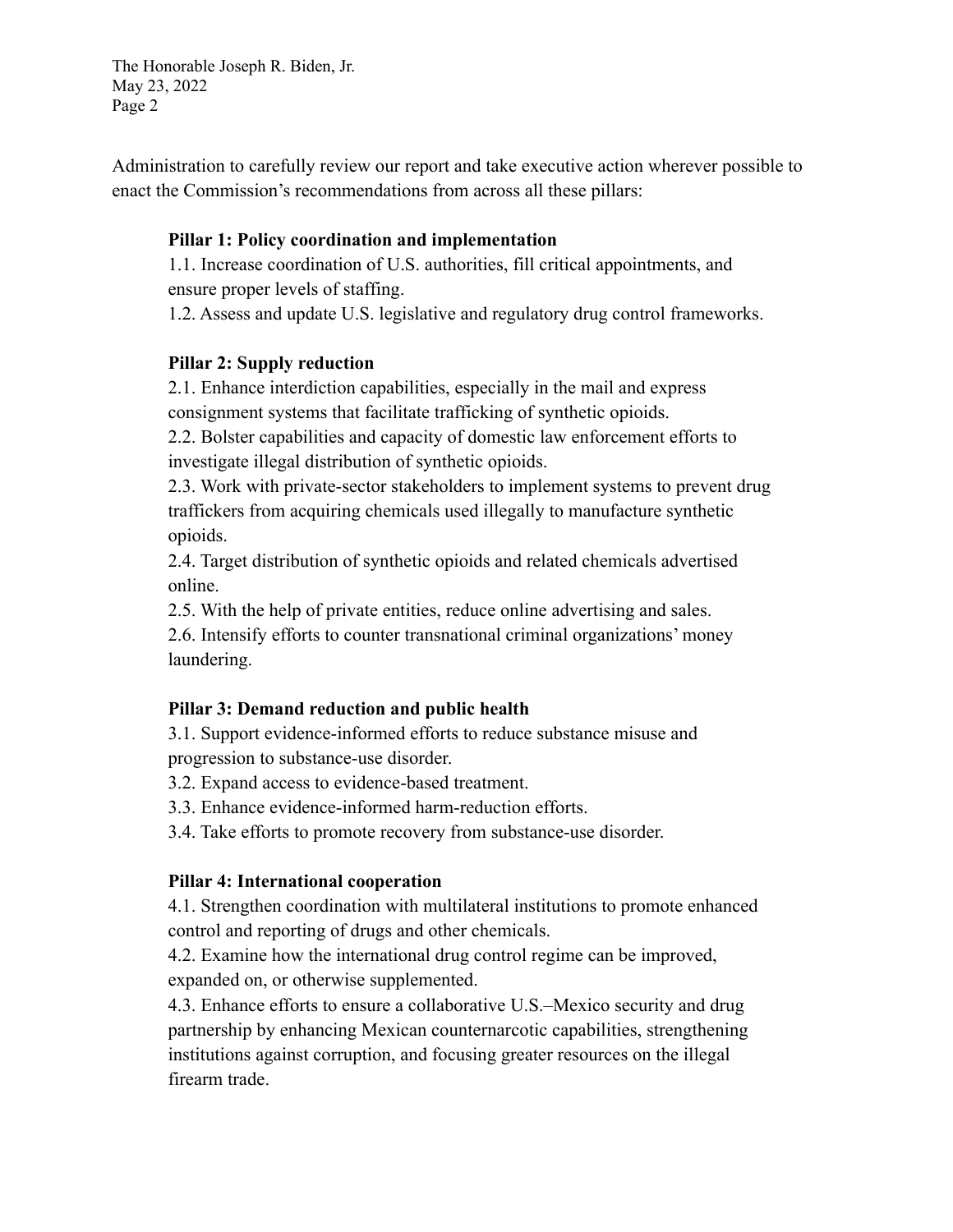4.4. Establish a U.S. policy framework to engage with the People's Republic of China to improve oversight and enforcement of its chemical and pharmaceutical industries.

4.5. Press the People's Republic of China to adopt clear rules to improve regulatory oversight and enforcement of industries, control over movements of chemicals and related equipment, and other restrictions on exports. 4.6. Expand engagement with other countries to facilitate information-sharing and promotion of best practices to reduce supply and demand of illegally manufactured synthetic opioids, especially in countries most likely to experience such problems in the near future.

# **Pillar 5: Research and monitoring**

5.1. Direct federal efforts to improve understanding of the illegal supply of synthetic opioids.

5.2. Analyze emergent trends in drug markets and related behaviors through a systematic and standardized approach.

5.3. Use novel, high-frequency, and real-time systems to enhance market surveillance.

We understand that addressing the opioid epidemic is central to your Unity Agenda and presents an opportunity to work collaboratively, across Branches and party lines. We were pleased to see that this year's National Drug Control Strategy includes numerous recommendations that echo those in the Commission's report, including:

- Expanding harm reduction interventions, including increasing access to naloxone and drug test strips (Commission recommendation 3.3)
- Reducing barriers to treatment for those at highest risk of overdose (Commission recommendation 3.2)
- Improving timely and rigorous data collection through new and improved data systems to facilitate the deployment of evidence-based strategies (Commission recommendations 2.2, 3.1, 4.3, 4.5, 5.1, 5.2, and 5.3)
- Disrupting the activities of transnational criminal organizations by targeting money laundering and illicit financial networks (Commission recommendations 2.6 and 4.3)
- Augmenting domestic and international collaboration and coordination, including through a more unified federal response and by leveraging multilateral relationships and organizations (Commission recommendations 1.1, 4.1, 4.2, 4.3, 4.4, 4.5, 4.6, and 5.1)
- Strengthening interdiction and law enforcement capabilities at the border and disrupting trafficking routes and modalities (Commission recommendations 2.1, 2.2, 2.3, 2.4, 2.5, 4.1, 4.2, 4.3, 4.4, and 4.5)